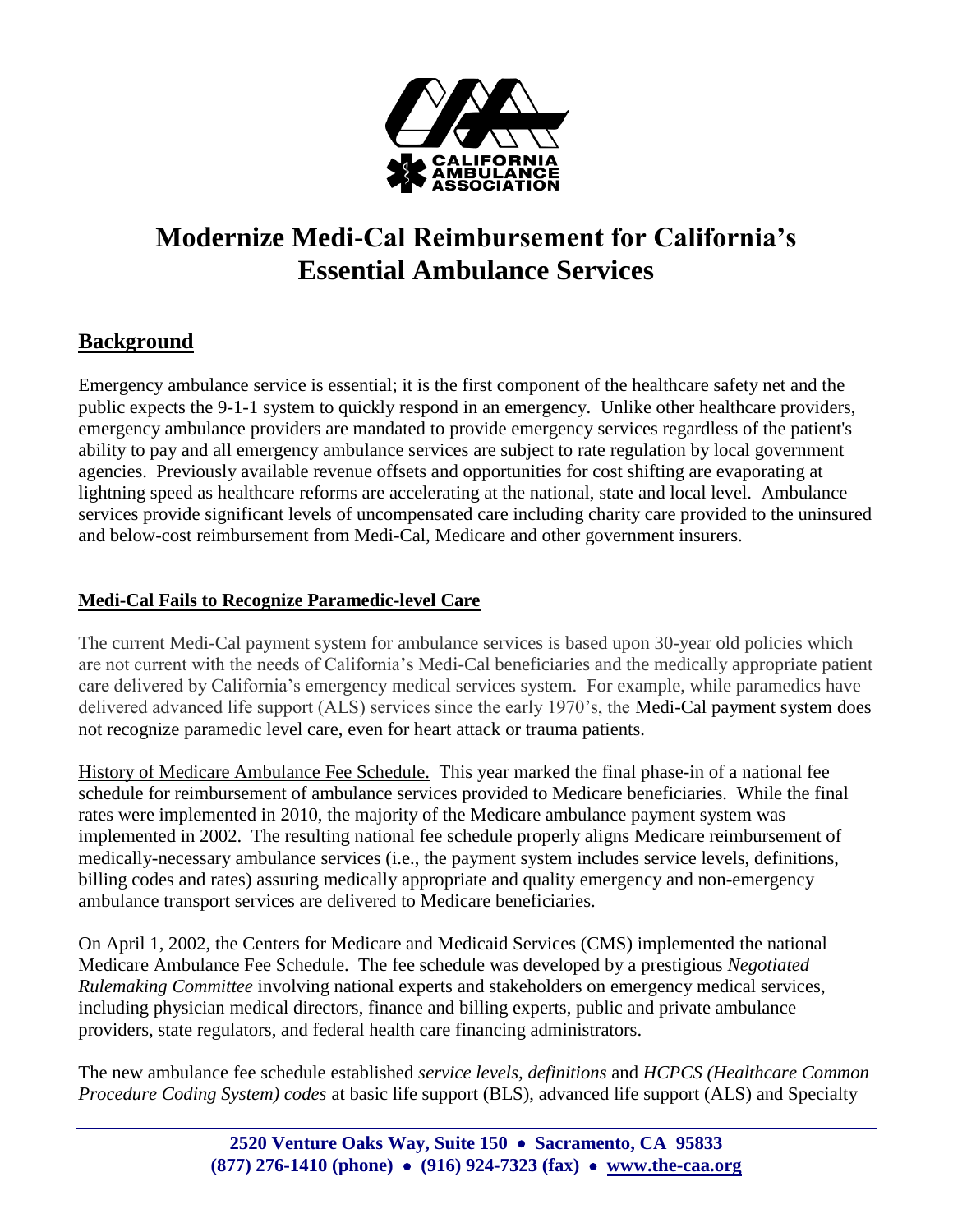Care Transport (SCT) clinical levels which were implemented on April 1, 2002. In addition, the phase-in of new ambulance *reimbursement rates* began on April 1, 2002 (with phase-in completed on January 1, 2010). Then on April 2, 2010, CMS fully implemented the ambulance *medical conditions list* which properly identifies the medically appropriate service level based upon the condition of the patient at time of service and recognizes that ambulance personnel do not diagnose. The Medicare carrier that processes ambulance claims in California, Palmetto GBA, uses this Medicare payment system to process ambulance claims for Medicare patients transported in California.

Following implementation of the national Medicare Ambulance Fee Schedule, most state Medicaid programs have adopted the HCPCS codes that correspond to the six levels of ambulance service established by Medicare. Many state Medicaid programs have definitions for each of the various levels of service that parallel Medicare's definitions (Medicare service levels include definitions that accommodate state-specific regulations). In addition, several state Medicaid programs (for example, NC, LA, MS, AZ and OK) have tied their Medicaid rates for all or some of their service levels to the corresponding Medicare rate. Medi-Cal ambulance rates rank as the  $41<sup>st</sup>$  lowest out of all 50 states.

Federal Law Requires Uniform System of Claims Processing. The Health Insurance Portability and Accountability Act of 1996 (HIPAA) requires a uniform system of claims processing. Under HIPAA (45 CFR 1002(a)(5)), covered entities, including Medicaid agencies, are required to use a combination of Current Procedural Terminology (CPT) and the Healthcare Common Procedure Coding System (HCPCS) codes for a number of health care services, including "transportation services including ambulance," with initial compliance required by October 2002. Currently, the California Department of Healthcare Services does not utilize the HIPAA-required uniform system of claims processing.

State Law Requires Medicare Payment System for Ambulance Transport of Patient Inmates. On 9/1/09, legislation (SBX4-13, Penal Code Section 5023.5) became effective which adopted the Medicare payment system and rates for ambulance transportation services provided to patient-inmates in the state prison system. In addition, the law stipulates that services will be reimbursed at 100% of the Medicare rates until contracts are established. Under fully-executed California Department of Corrections and Rehabilitation (CDCR) agreements, the law establishes a maximum rate of 120% of Medicare rates.

Nationally, more states are expected to adopt the required HCPCS codes, in addition to Medicare service levels, definitions and rates, based upon HIPAA mandates and now that the Medicare ambulance fee schedule is fully implemented. For more information about the Medicare Ambulance Fee Schedule, go to the Centers for Medicare and Medicaid Services (CMS) *Ambulance Services Center* at [http://www.cms.gov/center/ambulance.asp.](http://www.cms.gov/center/ambulance.asp)

### **Medi-Cal Severely Underfunds Essential Ambulance Services**

In addition to an antiquated claims processing system, Medi-Cal severely underfunds ambulance services:

- Medi-Cal rates cover about *one quarter* of the cost of service (EDS, 2008; GAO, 2007)
- Medi-Cal rates are about *one third* of Medicare rates (EDS, 2008; CMS, 2007)
- 88% of Medi-Cal ambulance transports were *emergencies* in 2008 (EDS, 2008)
- Medi-Cal is underfunded by approximately *\$165 million per year* (CAA, 2009)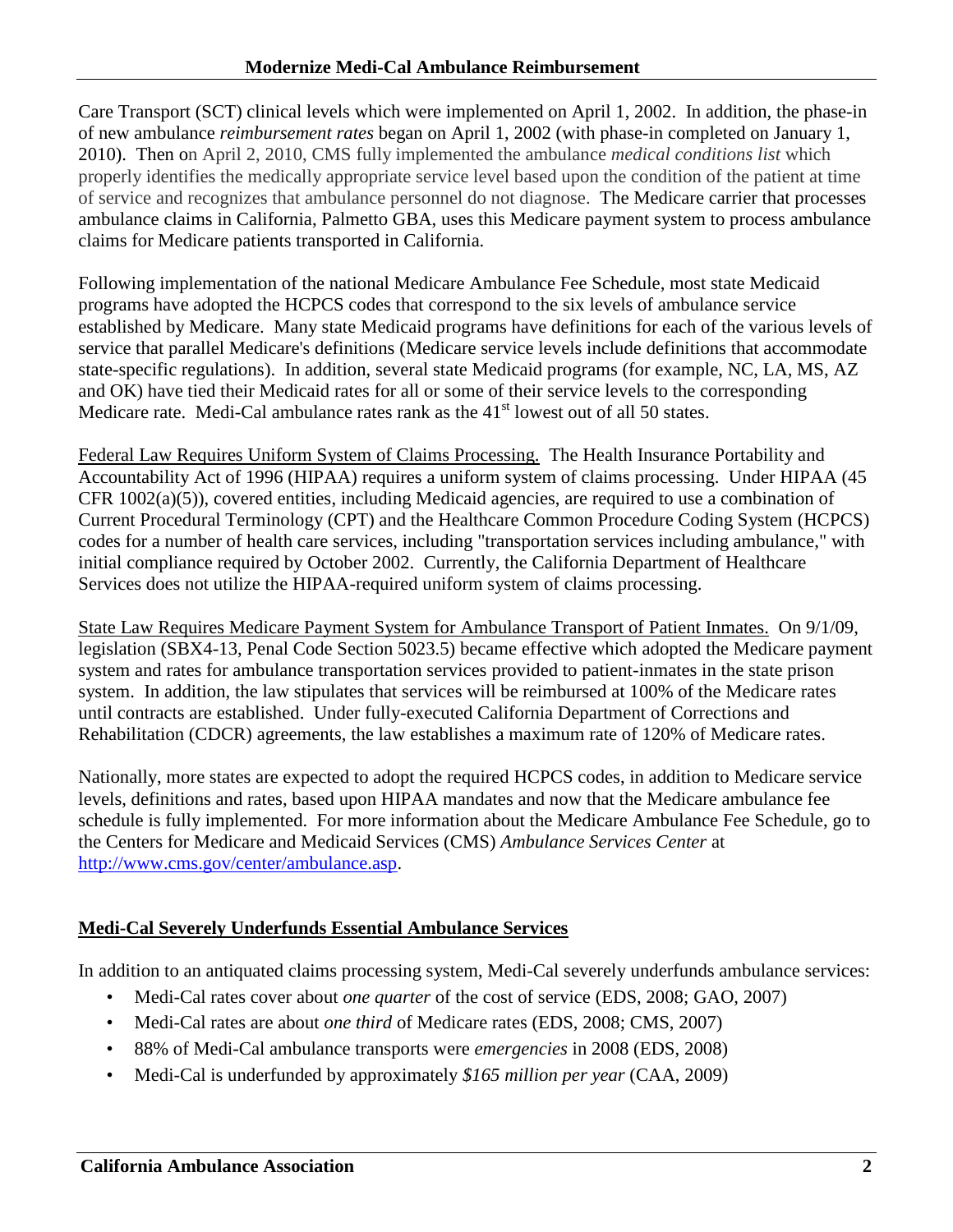There is presently absolutely no relationship between the current Medi-Cal payment system and the actual costs associated with delivering ambulance services, whether the provider is public or private.

Medi-Cal ambulance reimbursement must ultimately be increased to cover the cost of medically necessary services delivered to Medi-Cal recipients. The Medi-Cal State Plan (Attachment 4.19-B) requires the state agency, the Department of Health Care Services (DHCS), to develop an "evidentiary base or rate study" in establishing rates. To date, no rate study has been performed by the state for reimbursement of ambulance services.

A comprehensive federal study on ambulance costs in 2007 indicates current Medi-Cal rates cover approximately one quarter of the average cost of service and also clearly demonstrates there is no evidentiary basis for current Medi-Cal ambulance rates. The federal ambulance cost study was conducted by the U.S. Government Accountability Office (GAO) titled, "Ambulance Providers: Costs and Expected Margins Vary Greatly" (GAO-07-383) and found that Medicare rates were 6% below the national average cost of ambulance service.

The solution is to amend the Medi-Cal State Plan to designate the 2007 ambulance cost study by GAO, adjusted by the Consumer Price Index-Urban (CPI-urban) and the California weighted-average Geographic Practice Cost Index (GPCI), as the evidentiary basis for establishing Medi-Cal ambulance rates. Pursuant to Welfare and Institutions Code Section 14105.25 (a), the payment rates for Medi-Cal ambulance rates should be based upon the applicable rates for services delivered to California's Medicare beneficiaries under the Medicare ambulance fee schedule. While Medicare rates are still substantially below the average cost of service, linking Medi-Cal rates to the corresponding Medicare rates would substantially address the severe underfunding which threatens the state's critical 9-1-1 system infrastructure.

# **Solution**

In 2012, CAA sponsored AB 1932, the Ambulance Payment Reform Act (authored by Senator Ed Hernandez). The bill would have adopted Medicare services levels and definitions and recognize the ALS level of care. AB 1932 would ensure Medi-Cal:

- recognizes the delivery of clinically appropriate medical care to ill and injured Medi-Cal beneficiaries, including advanced life support (ALS) and specialty care transport (SCT) levels
- establishes medical necessity based upon current policies set by state and local EMS regulations and *physician* medical directors
- matches payment level with the services required by the condition of the patient at time of service request and recognizes that EMTs and paramedics do not diagnose
- bundles all add-on charges into a single base rate and mileage
- improves access to medically necessary services by discontinuing claims processing practices that inappropriately deny or downgrade payment based upon inaccurate medical justifications
- improves the efficiency of ambulance claims processes by implementing a uniform system of claims processing and by adopting the clinically appropriate and medically-justified service levels and definitions established by Medicare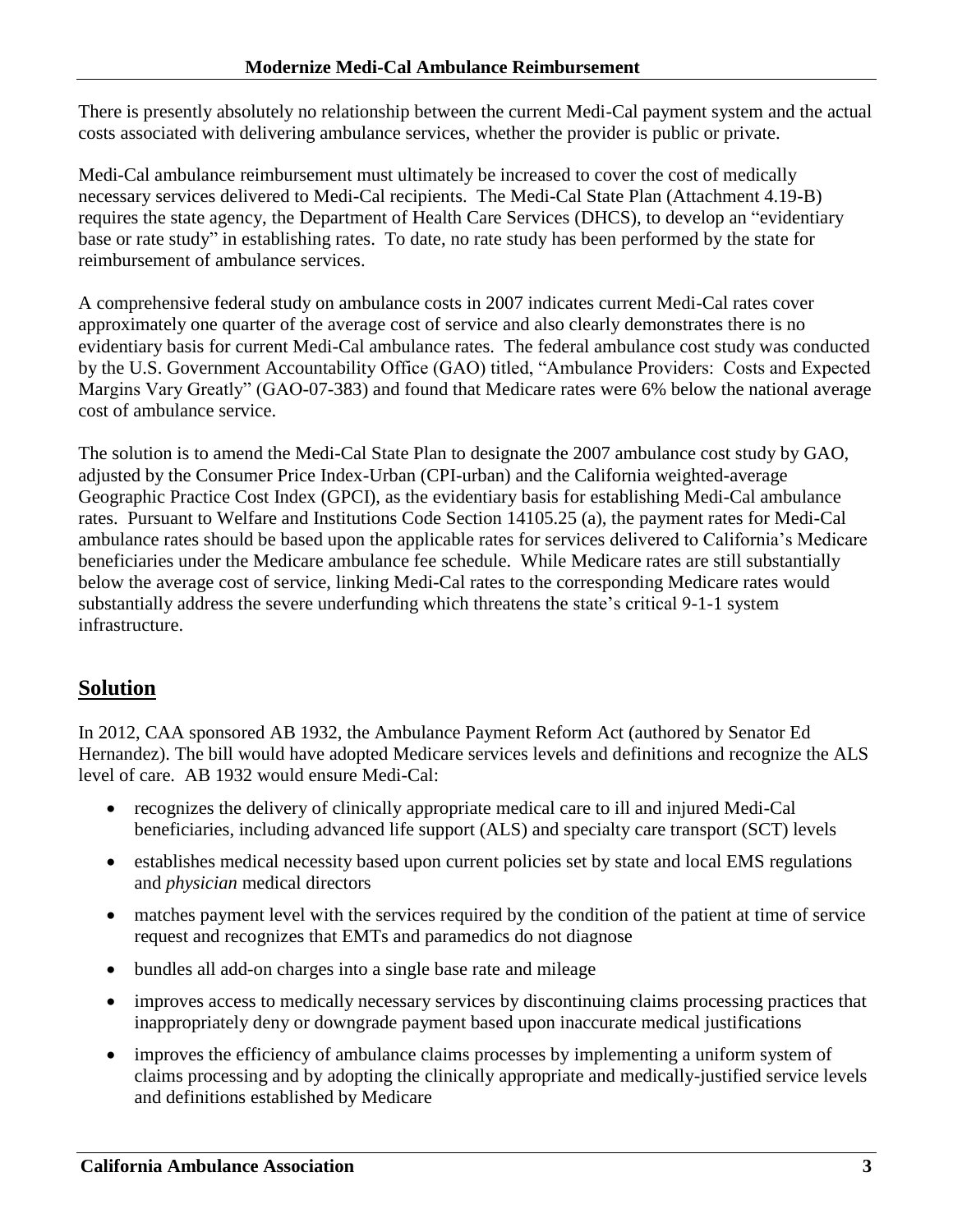Those concepts should be implemented in two phases:

Phase I -- Medi-Cal Adopts Medicare Billing Codes, Service Levels & Definitions. In the first phase, Medi-Cal would adopt the various levels of ambulance service payable by Medicare described below:

| <b>Medi-Cal</b> | <b>HCPCS</b> | <b>Service</b> |                                            |
|-----------------|--------------|----------------|--------------------------------------------|
| Code            | Code         | <b>Level</b>   | <b>Description</b>                         |
| X0400           | A0428        | <b>BLS-NE</b>  | Basic Life Support Non-Emergency           |
| X0030           | A0429        | <b>BLS-E</b>   | <b>Basic Life Support Emergency</b>        |
|                 | A0426        | <b>ALS-NE</b>  | <b>Advanced Life Support Non-Emergency</b> |
|                 | A0427        | ALS-E          | <b>Advanced Life Support Emergency</b>     |
|                 | A0433        | $ALS-2$        | Advanced Life Support 2                    |
|                 | A0434        | <b>SCT</b>     | <b>Specialty Care Transport</b>            |
| X0034/X0402     | A0425        | Mileage        |                                            |

The Medicare ambulance service levels are found in CMS Manual, Pub. 100-02, Chapter 10, Section 30.1.1. The Medicare ambulance modifiers and HCPCS codes are found in Chapter 15, Section 30 of the Medicare Claims Processing Manual located at [www.cms.gov/manuals/downloads/clm104c15.pdf.](http://www.cms.gov/manuals/downloads/clm104c15.pdf)

Phase II – Medi-Cal Adopts Medicare Rates. In the second phase, Medi-Cal would adopt applicable Medicare rates to provide needed financial support to the state's essential 9-1-1 emergency medical services system:

| <b>Service</b> |                                            | <b>Proposed</b>   | <b>Current</b>    |
|----------------|--------------------------------------------|-------------------|-------------------|
| <b>Level</b>   | <b>Description</b>                         | <b>Base Rates</b> | <b>Base Rates</b> |
| <b>BLS-NE</b>  | <b>Basic Life Support Non-Emergency</b>    | \$236.07          | \$107.16          |
| <b>BLS-E</b>   | <b>Basic Life Support Emergency</b>        | \$377.71          | \$118.20          |
| <b>ALS-NE</b>  | <b>Advanced Life Support Non-Emergency</b> | \$283.28          | \$107.16          |
| ALS-E          | <b>Advanced Life Support Emergency</b>     | \$448.53          | \$118.20          |
| $ALS-2$        | <b>Advanced Life Support 2</b>             | \$649.18          | \$118.20          |
| <b>SCT</b>     | <b>Specialty Care Transport</b>            | \$767.21          | \$107.16          |
|                | Mileage                                    | \$6.74            | \$3.55            |

#### **Significant Evidence Supporting Medi-Cal Ambulance Payment Reform**

There is overwhelming evidence that the solutions proposed by AB 1932 are sound public policy. Adequate Medi-Cal reimbursement of ambulance services is critical to assure optimal supply, access, and quality ambulance services are delivered to not only Medi-Cal beneficiaries, but every citizen and visitor that accesses the state's 9-1-1 system and requires medically necessary inter-facility transport:

- *Access* assures the reliable response by a licensed ambulance staffed by certified personnel at the clinically-appropriate level of care based on the medical condition of the patient at the time of service.
- *Supply* assures the reliable delivery of ambulance service across all geographic areas (i.e., urban, suburban and rural), demographic areas (i.e., depressed economic areas, high population of uninsured, high managed care penetration), and market types (i.e., 9-1-1, emergent inter-hospital and non-emergent inter-facility).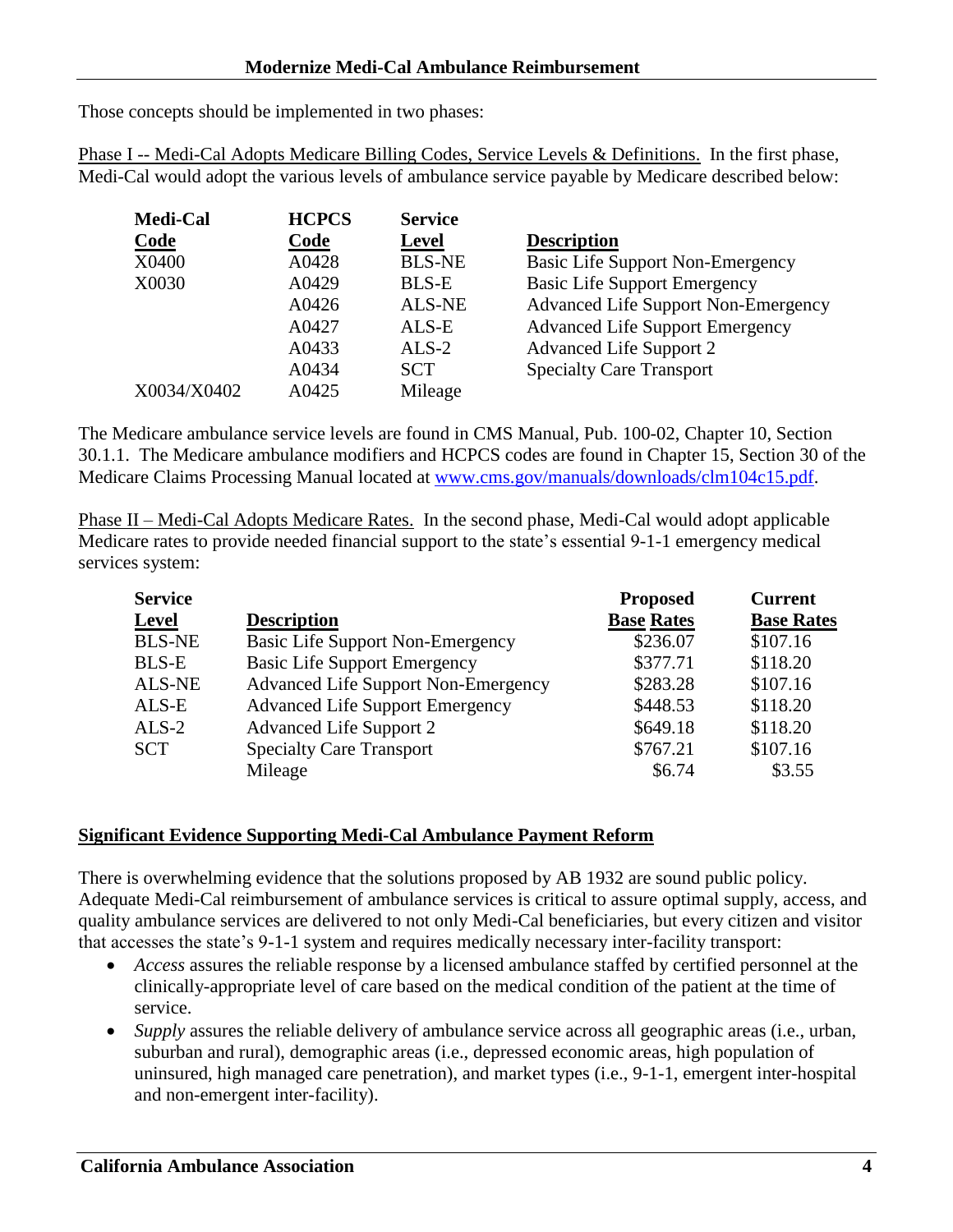*Quality* assures clinically-appropriate care and response time reliability. Clinically appropriate care is based on the medical protocols established by the proper local, state and federal guidelines, standards and regulations.

In modernizing the Medi-Cal ambulance payment system, the state of California will assure adequate funding for the state's 715 organizations that provide ground ambulance transportation services including nearly 550 fire department providers and over 160 private providers. In addition, the state's residents and visitors will be assured an effective statewide emergency medical services system.

## **References**

67 F.R. 9100, 9128 Medicare Program: fee schedule for payment of ambulance services and revision to the physician certification statements for coverage of nonemergency ambulance services: final rule, Centers for Medicare and Medicaid Services (CMS), February 27, 2002.

Centers for Medicare and Medicaid Services (CMS), "Ambulance Services Center," [http://www.cms.gov/center/ambulance.asp.](http://www.cms.gov/center/ambulance.asp)

Centers for Medicare and Medicaid Services (CMS), "2008 Physician/Supplier Procedure Summary Master File," for transport counts by locality.

Electronic Data Systems (EDS), "CY 08 Medi-Cal Ambulance Utilization Report," fee-for-service claims filed from 1/01/08 - 12/31/08.

Hobbs, Ong & Associates, Inc., "Industry Performance Survey," California Ambulance Association, September 2006.

U.S. Government Accountability Office, "Ambulance Providers: Costs and Expected Medicare Margins Vary Greatly," Report to Congressional Committees, GAO-07-383, May 2007.